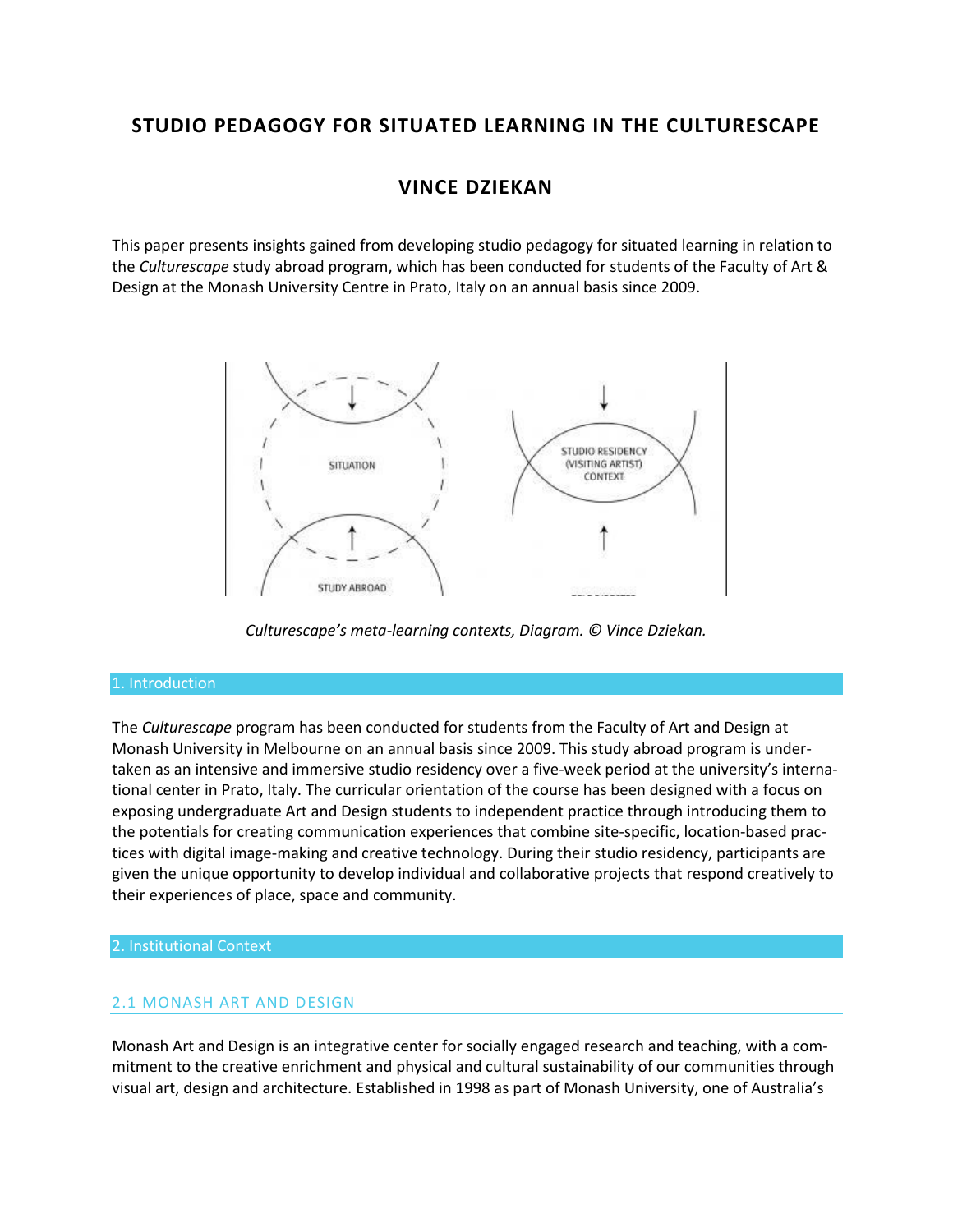Group of Eight research-intensive universities, the faculty is the university's authority in the area of visual culture.

As a collegiate community, academic staff are committed to studio teaching and research that reflects the diversity of approaches found in contemporary visual culture and the design of the built environment. While such a 'teaching/research nexus' develops from an understanding of the basis of disciplinary practices and applicable research methodologies to their fields of inquiry, the ability to foster an attitude towards the larger subject of 'practice-based research' in Art and Design is supported by the capacity to apply these forms of knowledge, both conceptually and in practice, towards collaborative and transdisciplinary contexts.

## 2.2 MONASH UNIVERSITY CENTRE, PRATO

Internationalization is an important catalyst for both education and research across Monash. Over the past decade, Monash Art and Design has conducted a regular series of study abroad programs at the university's key physical presence in Europe: the Monash University Prato Centre.

Located within easy proximity of Florence, the center itself occupies the Palazzo Vaj in the historic *Centro Storico* of the medieval walled city of Prato, which established itself prior to the Renaissance as an important civic and economic center, particularly in respect to the textile trade. Subsequently, the town became a leading industrial center in the nineteenth century, with Italian historian Emanuele Repetti describing it as the "Italian Manchester." As a by-product of trade and industrialization, Prato has experienced significant social repercussions from both internal and external migration. Today, the city has one of the largest Chinese immigrant populations in Italy, second only to Milan. [1] Prato, thus, provides a unique base for conducting intensive studios where Art and Design students are encouraged to respond to their cross-cultural experience of the paradoxes that abound in globalized contemporary society, while being exposed to the dominant cultural legacy of the West: the Italian Renaissance.

#### 3. Contexts for Meta-Learning

## 3.1 OVERVIEW

This remainder of this short commentary article will broach some of the background and contextual considerations that inform *Culturescape's* educational approach to developing a studio pedagogy that engages with situated learning in relation to emerging creative technologies. The text will provide a general overview of how the course structure has been designed in response to its institutional and 'metalearning' contexts by offering a series of provisional observations that reflect upon the course's pedagogical structure, project design and student experience.

According to Jean Lave and Etienne Wenger [2], 'situated learning' acknowledges how the process of knowledge is co-constructed, occurs in context and embedded within a particular social environment. Theoretically, situated learning stands in contrast to most conventional forms of teaching and learning activity where the 'knowledge' (and 'know how') is largely abstracted by being encountered out of context. Through the integration of fieldwork in and around Tuscany, complemented by active studio engagement and critique, students are provided with an expanded studio experience. This composite 'learning environment' combines a curricular structure designed to interrelate with its cultural setting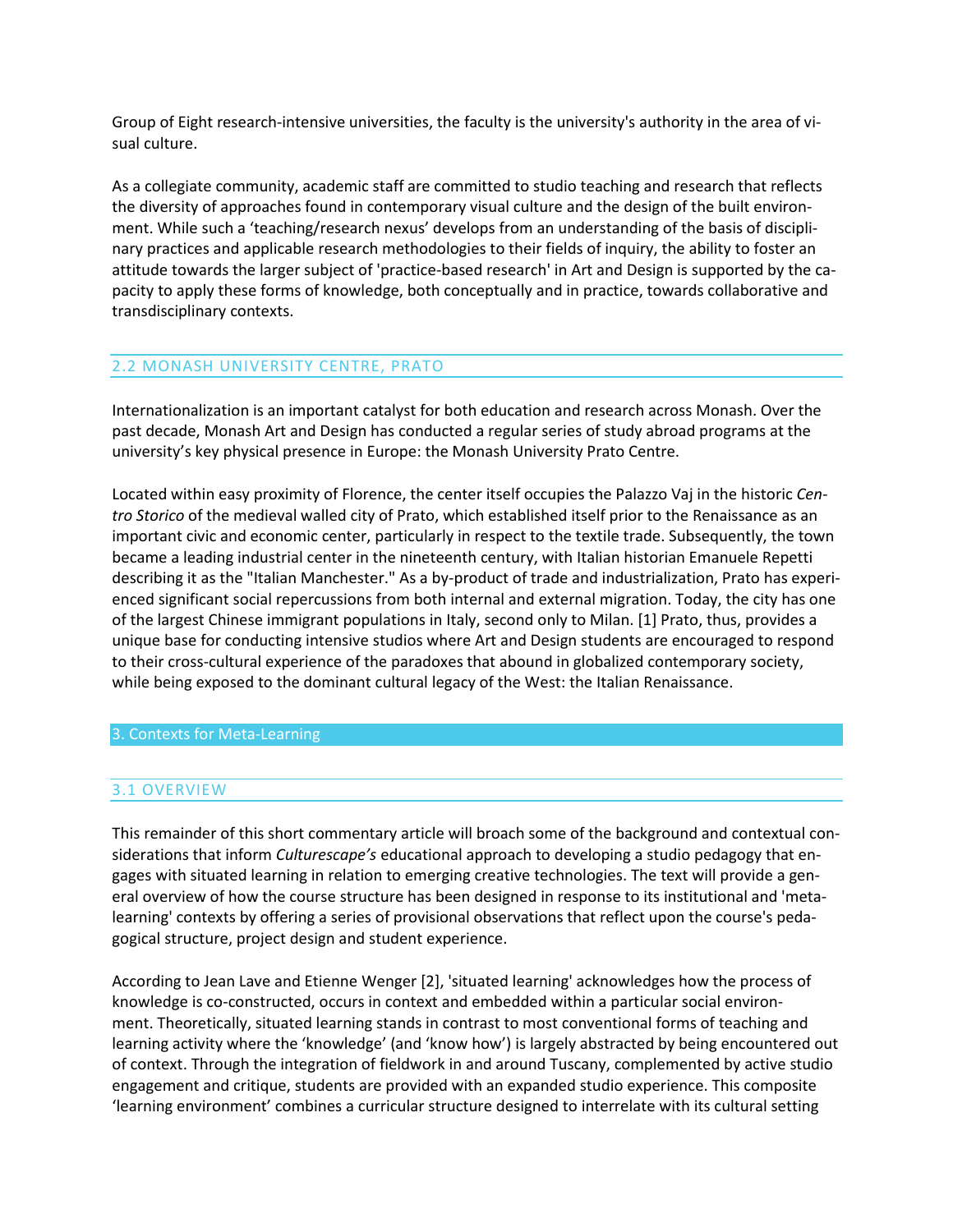and social situation enabling them to explore their studio practices through designing creative content for emerging art and design practices, including a particular focus on 'geo-cinema' – which according to artist Pete Gomes is "the new cinema of commuting; variable and embedded in motion, locations, and fluidity." [3]

In an educative sense, *'*meta-learning' places an onus on how the learner's understanding of the learning context and the phenomenon of learning *itself* contributes towards gaining subject-specific knowledge. Described as the process by which learners become increasingly aware of habits of perception, inquiry and learning that have been otherwise internalized, [4] the concept of meta-learning emphasizes the central importance of independence to the subject of study and, more specifically, to the roles that inquiry and reflective thinking play in learning contexts. In particular, self-identity and self-development provide an important connection to the 'ontological dimension' that characterizes the nature of art and design learning where "the development of knowledge, practical skills, cognition and technical expertise, are closely interwoven with the development of feeling, perception, confidence, sense of purpose and identity, and a tangible enrichment of lived experience." [5] In order to develop their skills in greater self-reliance, students are required to engage in meta-cognitive activities that develop awareness of both their conceptions of the subject of study and of themselves as learners in learning contexts that are comprised of "a complex array of interrelated factors." [6] [Fig.1] As succinctly encapsulated by Tara Winters: "Meta-learning is often associated with ideas of self-regulation, self-motivation, self-reflection and independence as a learner, making it a concept of particular interest to art and design educators." [7]

# 3.1.1 DISCIPLINARY (SUBJECT) CONTEXT

While available for any student in the faculty, the curriculum design of the *Culturescape*program is best suited for students situated in the middle stage of their tertiary studies in design-based disciplines in Visual Communication, Multimedia and Digital Arts; and Fine Arts students specializing in photo-based contemporary art practice. The integrated program draws upon an existing suite of units, that when so combined, support the multidisciplinary study of new media design and contemporary image arts. Briefly, the unit offerings that are made available to participants as part of *Culturescape's* integrated program include:

## Digital Imaging studies in *Digital imaging* and *Digital Imaging Studio*

*Digital Imaging* focuses upon creative image production for a range of digital media applications. In this unit, students explore the creation, manipulation, composition and output of digital images with increasing conceptual understanding of representational issues, visual language and communication. For its part, *Digital Imaging Studio* is designed to offer students with the opportunity for self-initiated investigation of imaging approaches and digital media specialization specific to their proposed projects.

#### Photomedia studies in *Photomedia Fabrication* and *Photomedia Virtual Studio*

*Photomedia Fabrication* builds upon the skills and knowledge of photography by focusing upon creative image production through 'fabricated' photographic approaches that develop their understanding and application of lens-based photography by exploring the construction of photographic reality. Meanwhile, *Photomedia Virtual Studio* promotes the development of creative skills through a combination of analog and digital techniques, exploring lens-based and soft-imaging for print and screen-based output.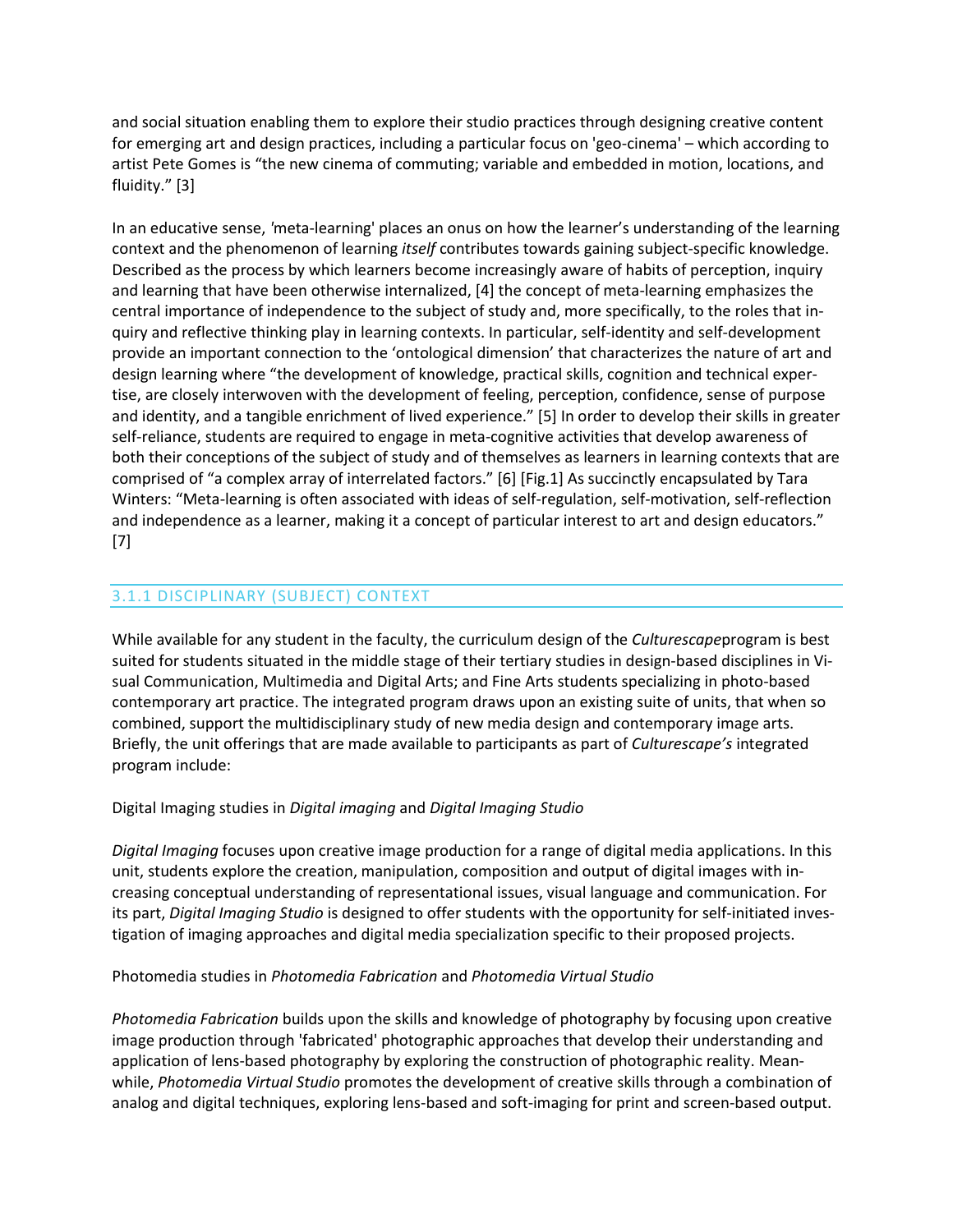# 3.1.2 STUDY ABROAD (SOCIO-CULTURAL) CONTEXT

The course delivery is structured around an intensive five-week study program. In addition to attending formal studio teaching blocks, there is the associated expectation that students will thoroughly engage in independent study (both in and out of studio, through personal fieldwork and site visits) to achieve expected coursework requirements.

The following standard format has been used to guide the weekly program delivery:

Mondays are dedicated to studio work involved with the collaborative production of the assigned directed project designed to directly engage with *Culturescape's* main emphasis on locative media and relational forms of communication design. Complementing the group activities that are a feature of Monday's studio, Tuesdays are dedicated to self-directed project work over the duration of their residency. Each participant is expected to propose and negotiate a major individual project, which will come to represent their study abroad experience. This approach affords the students with the opportunity to experience what it means to work as an 'artist-in-residence.'

Formal presentations and semi-formal seminars are held regularly on Wednesdays. The nature of these lectures evolves over the duration of the course, culminating with a forum where all participants present and report on their individual project outcomes. Wednesday afternoons are set aside for short, focused excursions to cultural sites and galleries in Florence or other locations within the region. Dedicated site visits are made to major cultural heritage sites, including the Duomo di Santa Maria de Fiore, the Uffizi Galleries and L'Accademia. Complementing the attention paid to Renaissance art, special onus is also placed on visiting contemporary exhibitions curated by the Centro di Cultura Contemporanea (CCC Srozzina) at the Palazzo Strozzi.

Perhaps surprisingly, significant contemporary exhibitions have also been presented in Prato itself, as well as its neighboring town, Pistoia. Last year the Commune di Prato hosted a multi-site project by Thomas Ruff that innovatively presented works by the German photographer within the institutional spaces of its civic offices. Palazzo Fabroni in Pistoia hosted the particularly relevant exhibition: *Viaggio in Italia*, which presented a wide cross-section of works inspired by encounters with Italian life, culture and landscape produced by leading contemporary artists ranging from Carsten Holler and Thomas Struth, to Carlos Garaicoa and Richard Wilson.

Given the wealth of places to experience that are within easy reach of Prato, Thursdays are used for conducting day-trips to Bologna, Sienna, Lucca and Pisa. While cultural tourism acts as the primary focus of visits to these major regional centers, in a large number of instances these experiences provided the impetus for ideas that would become fully distilled and articulated later in studio works. Finally, Fridays are treated as 'open studio' days for independent study or fieldwork.

The routine of this regular weekly schedule has been broken by the main annual excursion to Venice for the *Venice Biennale*. The opportunity to attend this leading international cultural event showcasing contemporary art (Daniel Birnbaum's *Making Worlds*in 2009) and architecture (Kazuyo Sejima's *People Meet in Architecture* in 2010) has proven to be particularly inspirational to the students and has made a significant impression on the subsequent development of numerous individual's self-directed studio projects.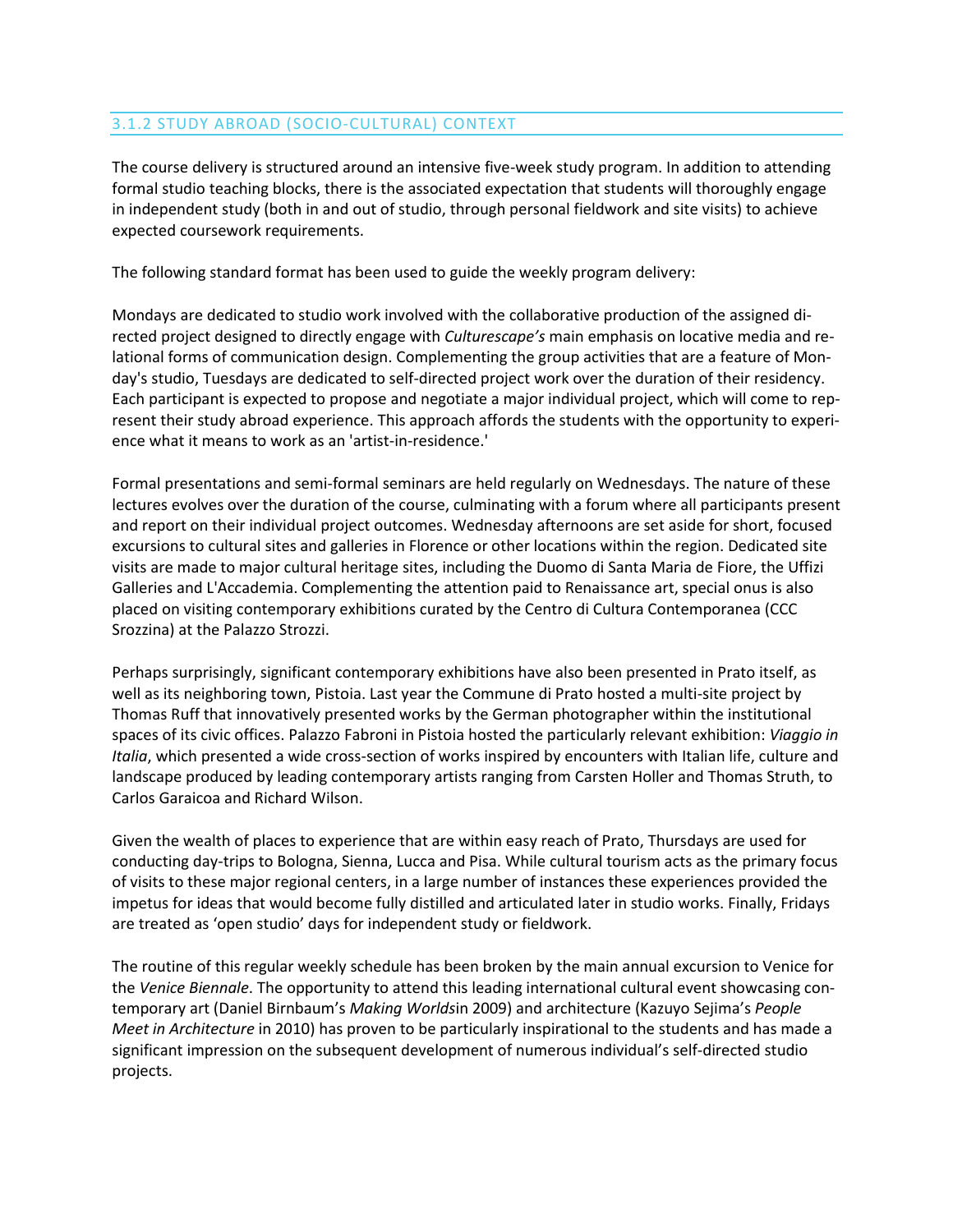# 3.1.3 STUDIO RESIDENCY (VISITING ARTIST) CONTEXT

As indicated previously, the visiting artist or artist-in-residence model offers a distinctive way of describing the studio context in which meta-learning takes place in *Culturescape*. The program's studio pedagogy is put into practice through two complementary, self-supporting projects: a collaborative, directed project and an individualized, self-initiated studio project. Given the limitations of this paper, I will only expand at this time upon pedagogical considerations associated with the directed project and how this brief was used to instill an underlying sense of situated learning, that, in turn, underpins the self-directed studio projects that would eventuate.

## Collaborative, Directed Project

Upon commencement of the course, the students were presented with a directed project. This brief was employed as a means of challenging the participants to give form and meaning to their initial experience of Prato, its local vernaculars and environs. Importantly, the project was collaborative in nature and emphasized the forming of social relationships at the inception of the study abroad experience. The project was used as the principal focus of creative activities over the first half of the study abroad residency; this balance switched towards individualized, self-directed studio investigation following the excursion to Venice (which has effectively acted as the juncture between these respective projects).

Thematically, the directed projects run in both 2009 and 2010 have focused on the narrative potential of communicating mediated scenarios designed to be experienced directly in public space. The assignment encourages the students to conceive of a form of cross-media storytelling that draws upon the 'psychogeographic' features of the local environment of Prato; Psychogeography being defined by Guy Debord in his 1955 *Introduction to a Critique of Urban Geography* as the study of "the precise laws and specific effects of the geographical environment, consciously organized or not, on the emotions and behavior of individuals." The spirit of this form of inquiry is used to draw from the student's immediate subjective response to finding themselves in an alien situation; drawing out from this the meta-cognitive subject of the exercise: a knowing, self-awareness of the multi-dimensional nature of their creative practice as situated in the roles of student, tourist, explorer, ethnographer, social commentator, filmmaker, etc.

On the occasion of CS2010, the following assignment brief was issued:

## *Quattro Bastioni*

Prato is a classic example of a medieval walled city. Referring to the map of Prato, each group is assigned to one of the four main gates or 'bastioni' that acted as main 'command and control' points of the town in the middle ages, monitoring movement by regulating entry and exit of who and what was allowed in and let out. Connect each of these nodes with another by determining three intermediate locations along a walking route. At each designated location, a specifically assigned piece of media is to be played on a hand-held portable media device. Each group determines the narrative relationship between media content and where it is to be played in situ.

The studio project was supported by supplementary lecture content and studio exercises. An introductory lecture was presented in order to establish key precepts relating to site-specificity and digital technology; portable and distributed media. The historical legacy of site-specific installation (such as Walter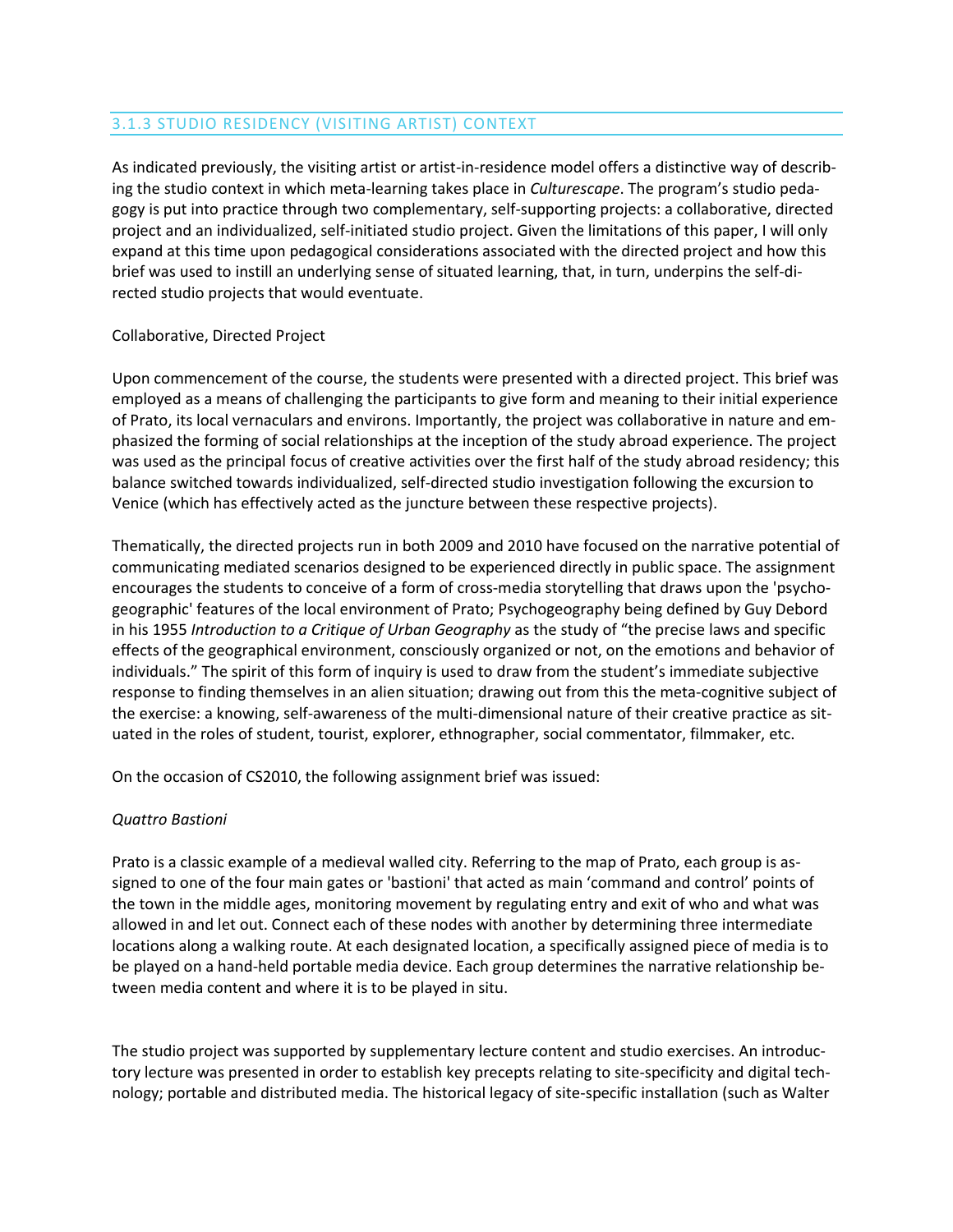De Maria's *The Lightning Field* and Richard Serra's *Titled Arc*) as well as Nouveau Realisme (which proponent Pierre Restany described as "a poetic recycling of urban, industrial and advertising reality") and Situationism were overviewed in an effort to broaden the frame of reference that the students could bring to their creative development. The currency of situated practices was supported by illustrating the diversity of contemporary works by the likes of Kryztof Wodicko and Janet Cardiff, in addition to graffiti and other forms of cultural intervention in public space including pervasive gaming.

Complementing this content, an introductory creative exercise was instigated as an exploration of photographic reconnaissance and narrative structures. Following a shooting brief whereby the students were directed to conduct a one hour photographic reconnaissance of Prato, each student was issued with a series of design challenges as a way of applying a selection of their resulting images for narrative purposes. These focused on formal principles of juxtaposition, the relationship of image and text as well as storyboarding, while narrative voice was explored through forms of first and third person perspective and dialog.

## 4. Concluding Observations

Through the combined contexts provided by its expanded studio, *Culturescape* places an emphasis on participants engaging in meta-cognitive activity, thereby encouraging each student to become increasingly aware of their studio learning and the context of these processes in their institutional settings and situatedness in highly context-specific environments.

In summary:

By drawing upon the subject-specific features of photography and digital imaging, *Culturescape* emphasizes the role of communication design and new media arts in the creative conception and design of cross-platform communication experiences.

*Culturescape* operates as a flexible learning environment that places importance on processing 'field' experiences through studio practice. The resulting 'expanded studio' draws from the visiting artist or artist-in-residence model, thereby exposing the student to aspects of independent professional practice and practice-based research.

The curricular framework of *Culturescape* transitions from directed to self-directed projects. In order to do so, the pedagogical role of a 'geo-cinema' project is used to promote attentiveness to cultural specificity and the situated nature of studio learning experience.